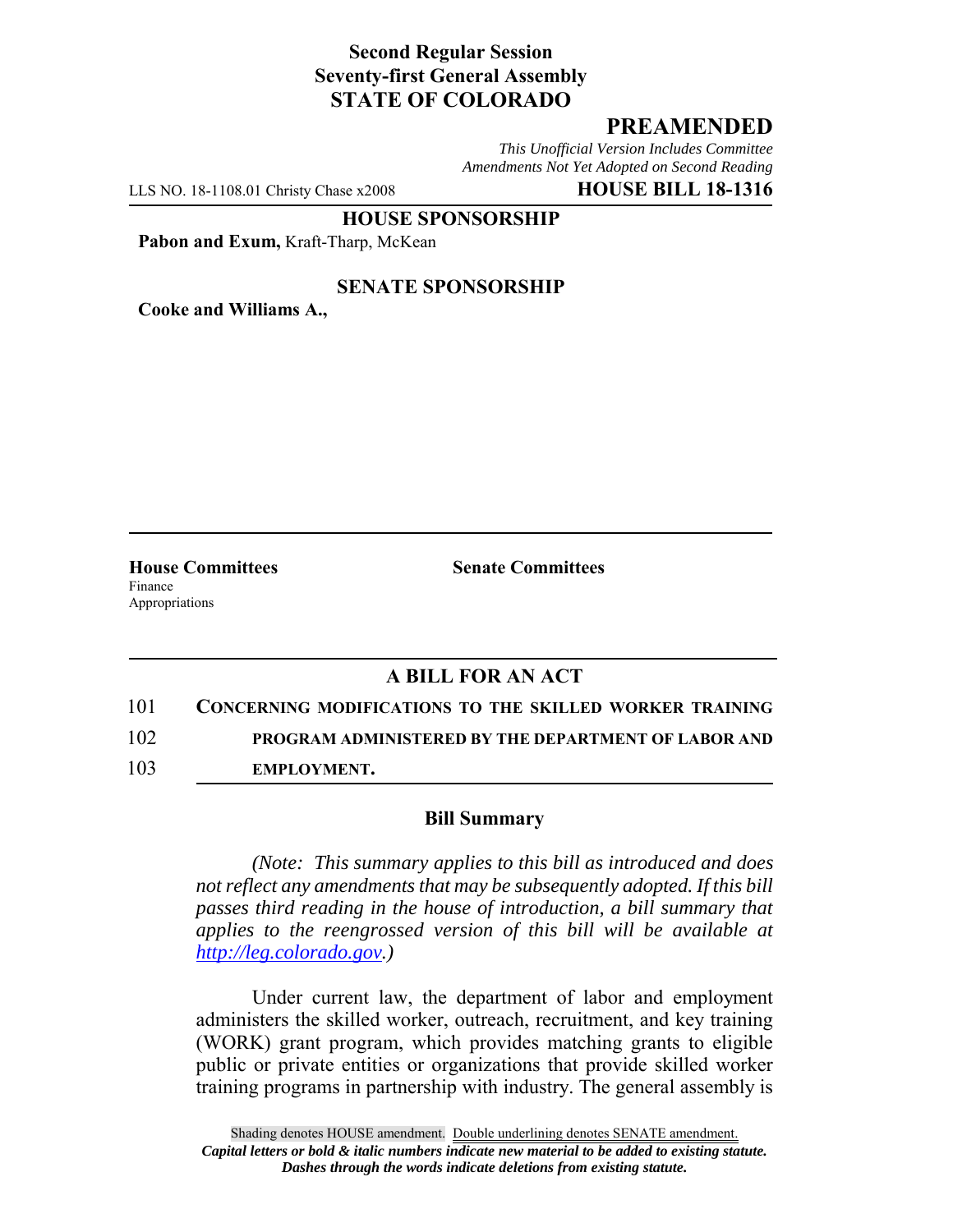directed to appropriate \$10 million for the WORK grant program for the 2015-16, 2016-17, and 2017-18 fiscal years.

- The bill:
- ! Extends the program for 3 fiscal years;
- ! Specifies deadlines for the department to award and issue matching grants to recipients;
- ! Requires, instead of permits, the department to develop an expedited application process for award recipients seeking to extend or increase an existing grant award; and
- ! Requires the general assembly to appropriate an additional \$10 million for the WORK grant program for the 2018-19, 2019-20, and 2020-21 fiscal years and specifies how the money available for matching grants must be allocated.

1 *Be it enacted by the General Assembly of the State of Colorado:*

- 2 **SECTION 1.** In Colorado Revised Statutes, 8-83-303, **add** (2.5)
- 3 as follows:

4 **8-83-303. Definitions.** As used in this part 3 unless the context 5 otherwise requires:

- 6 (2.5) "COUNCIL" MEANS THE STATE WORK FORCE DEVELOPMENT 7 COUNCIL CREATED IN SECTION 24-46.3-101.
- 8 **SECTION 2.** In Colorado Revised Statutes, 8-83-304, **amend** 9 (1)(b)(I), (1)(d), and (2) as follows:

 **8-83-304. Skilled worker outreach, recruitment, and key training grant program - creation - award criteria.** (1) (b) (I) For the 12 2015-16 through 2018-19 fiscal years, The department shall administer the grant program by accepting and processing matching grant applications submitted pursuant to this section, and the grant review committee shall review and make recommendations for awarding matching grants. The department shall develop application guidelines, 17 and establish deadlines for the grant program, and may develop an expedited application process in accordance with subsection (1)(d) of this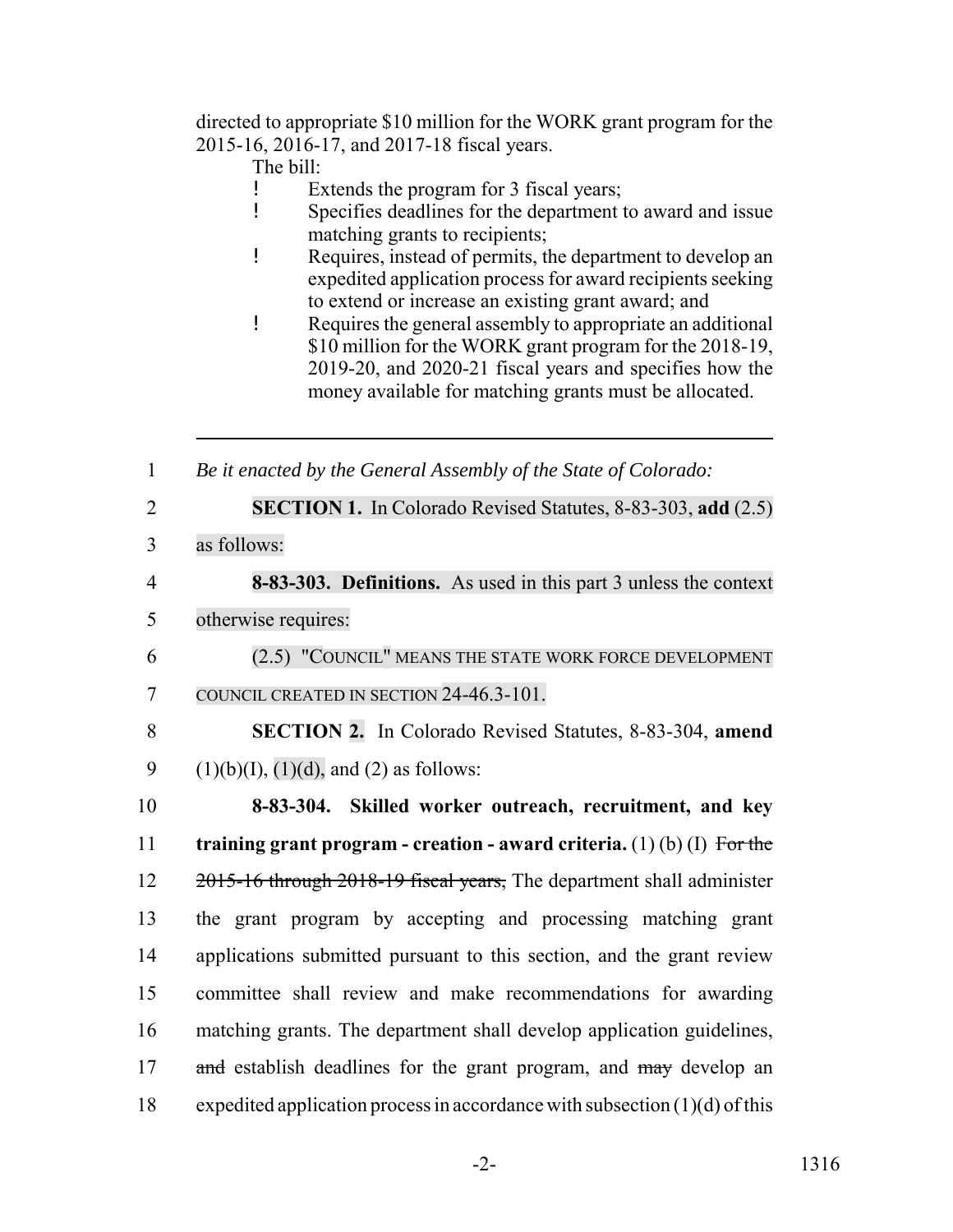section.

| $\overline{2}$ | (d) Notwithstanding the requirements of the "Procurement Code",                       |
|----------------|---------------------------------------------------------------------------------------|
| 3              | articles 101 to 112 of title 24, the department may SHALL use an expedited            |
| 4              | procedure for accepting and reviewing an application APPLICATIONS                     |
| 5              | from an eligible applicant that received matching grant awards in the                 |
| 6              | 2015-16 or 2016-17 fiscal year and is applying for an additional matching             |
| 7              | grant or to extend a matching grant award under an existing agreement if              |
| 8              | APPLICANTS.                                                                           |
| 9              | (I) The eligible applicant demonstrates positive outcomes                             |
| 10             | resulting from its receipt and use of matching grants under the WORK                  |
| 11             | grant program;                                                                        |
| 12             | (II) The eligible applicant demonstrates that all organizations that                  |
| 13             | were named in the original grant application agree to participate in an               |
| 14             | expedited application process; and                                                    |
| 15             | (HI) The WORK grant review committee approves the use of an                           |
| 16             | expedited application process for the eligible applicant.                             |
| 17             | (2) No later than January 1, 2016, and no later than each January                     |
| 18             | <del>1 thereafter through January 1, 2018,</del> The department shall start accepting |
| 19             | grant applications for matching grants to be awarded BY JANUARY 1 OF                  |
| 20             | EACH YEAR; SHALL AWARD GRANTS pursuant to section 8-83-305 WITHIN                     |
| 21             | NINETY DAYS, BUT no later than the April 1, following the application                 |
| 22             | submittal deadline; AND SHALL ISSUE GRANT AWARDS TO RECIPIENTS                        |
| 23             | WITHIN FORTY-FIVE DAYS AFTER NOTIFYING THE AWARD RECIPIENTS OF                        |
| 24             | THE GRANT AWARD.                                                                      |
| 25             | <b>SECTION 3.</b> In Colorado Revised Statutes, 8-83-305, amend (1)                   |
| 26             | introductory portion, $(1)(i)$ , and $(2)(c)$ as follows:                             |
| 27             | Skilled worker outreach, recruitment, and key<br>$8 - 83 - 305.$                      |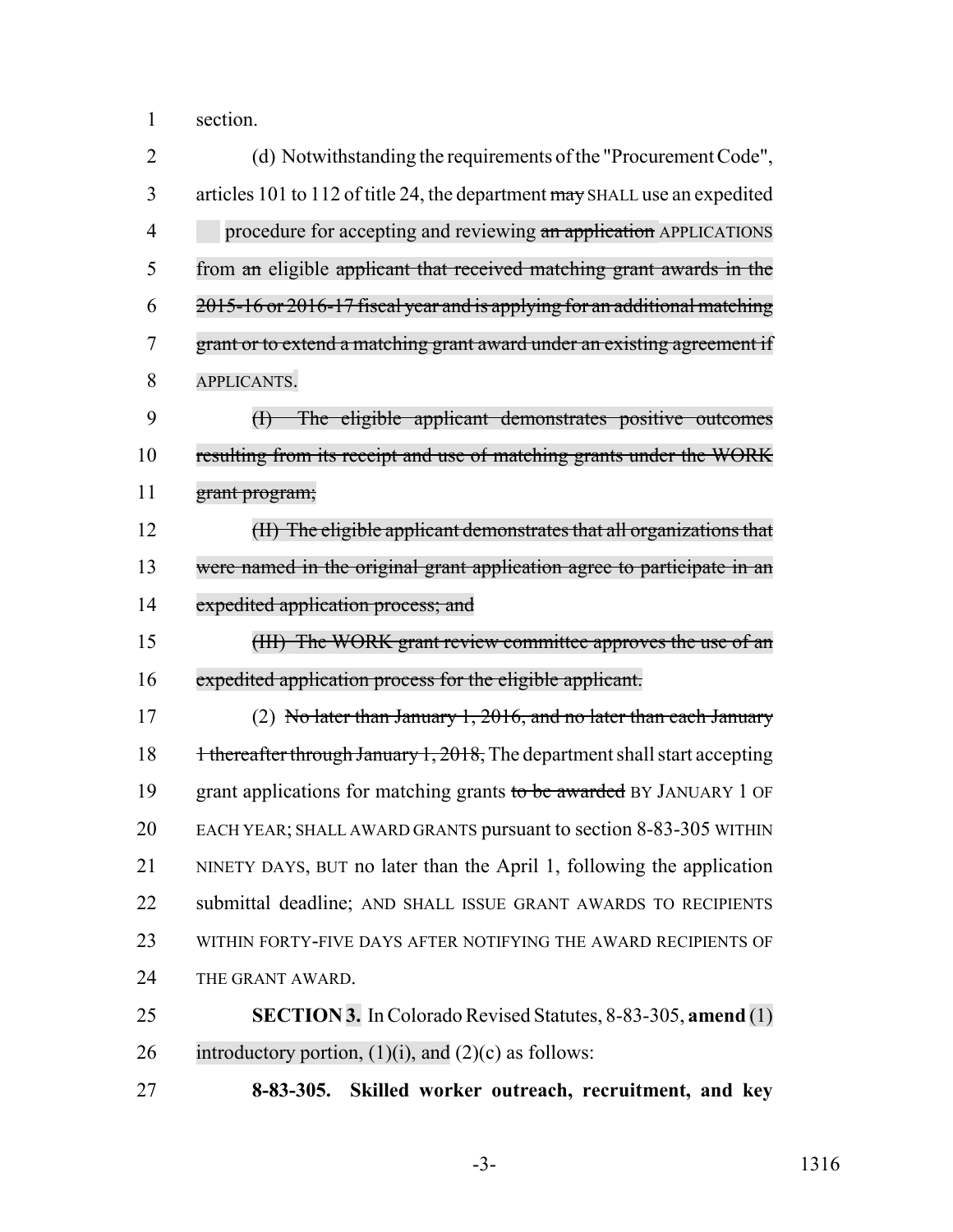**training grant review committee - creation - membership - duties - grant award recommendations.** (1) There is created the skilled worker outreach, recruitment, and key training grant review committee, also referred to as the "WORK grant review committee". The grant review committee consists of thirteen members appointed by the governor COUNCIL as follows:

 (i) One member of the state work force development council. 8 created in section 24-46.3-101, C.R.S.

 (2) (c) (I) After reviewing the grant applications AND SUBJECT TO 10 SUBSECTION  $(2)(c)(II)$  OF THIS SECTION, the grant review committee shall make recommendations about which eligible applicants should be 12 awarded matching grants and the amounts of the matching grants. which Recommendations shall be based on the committee's determination as to which eligible applicants best satisfy the grant criteria pursuant to 15 paragraphs (a) and (b) of this subsection  $(2)$  SUBSECTIONS  $(2)(a)$  AND (2)(b) OF THIS SECTION. The grant review committee shall submit its 17 recommendations to THE EXECUTIVE COMMITTEE OF THE COUNCIL, WHICH INCLUDES the executive directors of the departments of labor and employment and higher education and the director of the office. After considering the grant review committee's recommendations AND SUBJECT 21 TO SUBSECTION  $(2)(c)(II)$  OF THIS SECTION, the executive directors and the 22 director COMMITTEE shall jointly determine to whom and in what amounts to award matching grants. Grants shall be awarded WITHIN NINETY DAYS, BUT no later than the April 1, following the application submittal 25 deadline, AND, TO THE EXTENT POSSIBLE, THE DEPARTMENT SHALL ISSUE THE GRANT AWARDS WITHIN FORTY-FIVE DAYS AFTER NOTIFYING THE AWARD RECIPIENTS OF THE GRANT AWARDS.

-4- 1316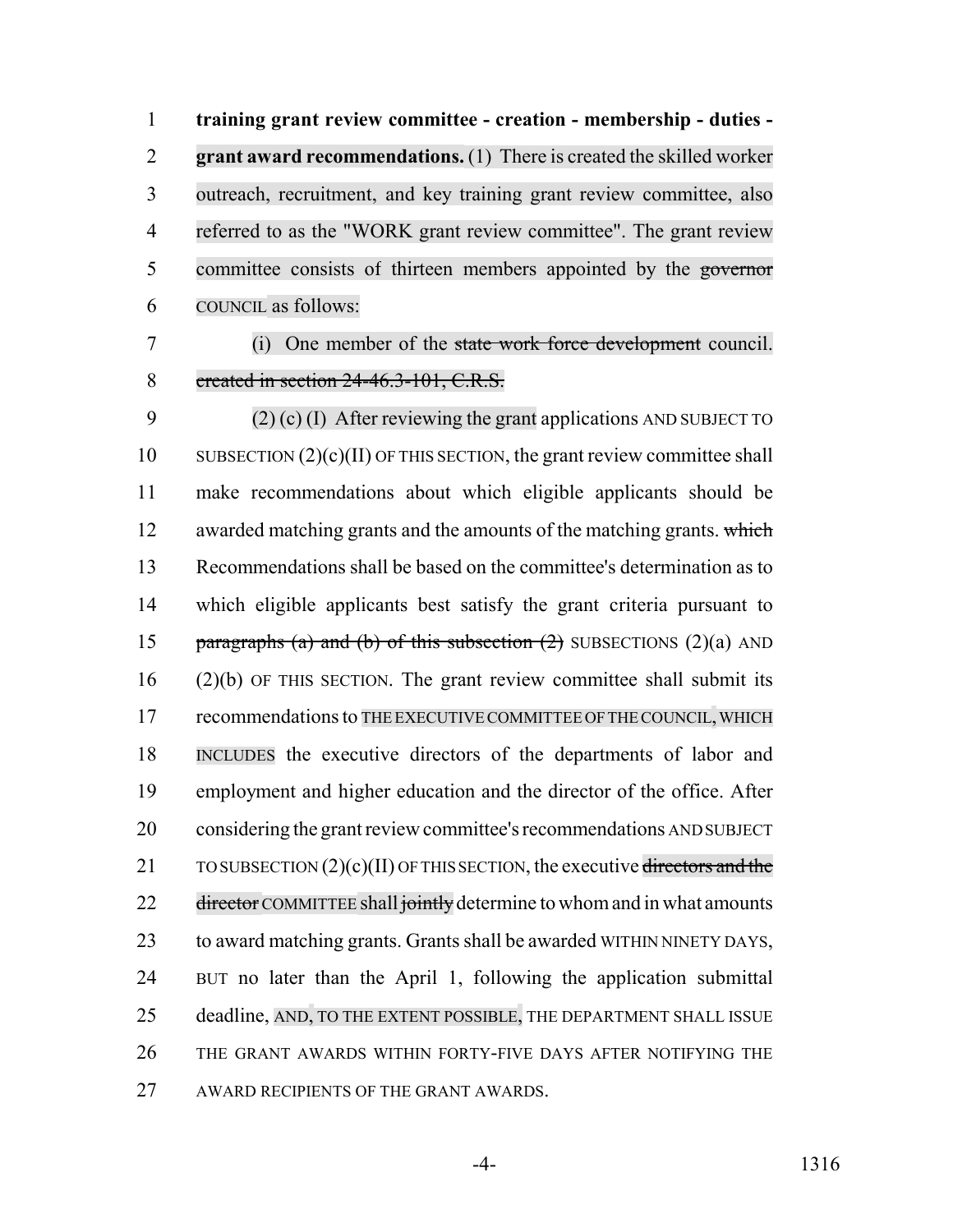(II) FOR THE 2018-19, 2019-20, AND 2020-21 FISCAL YEARS, THE GRANT REVIEW COMMITTEE SHALL ENSURE, TO THE EXTENT POSSIBLE, THAT IT RECOMMENDS MATCHING GRANT AMOUNTS, AND THE EXECUTIVE DIRECTORS AND DIRECTOR OF THE OFFICE SHALL ENSURE, TO THE EXTENT POSSIBLE, THAT THEY AWARD MATCHING GRANTS, IN ACCORDANCE WITH THE ALLOCATION OF AVAILABLE MONEY IN THE WORK FUND SPECIFIED IN SECTION 8-83-307 (3)(b).

 **SECTION 4.** In Colorado Revised Statutes, 8-83-306, **amend** (2) introductory portion; and **add** (3) as follows:

 **8-83-306. Reports.** (2) By May 1, 2017, and by each May 1 11 thereafter through May 1, 2020 BY DECEMBER 31, 2018, AND BY EACH DECEMBER 31 THEREAFTER, the grant review committee shall submit, AS PART OF THE COLORADO TALENT PIPELINE REPORT PREPARED PURSUANT TO SECTION 24-46.3-103, an annual report to the governor, the senate committee on business, labor, and technology or its successor committee, and the house of representatives committee on business affairs and labor or its successor committee. The grant review committee shall include in the report at least the following information:

 (3) SECTION 24-1-136 (11)(a)(I) DOES NOT APPLY TO THE 20 REPORTING REQUIREMENT SPECIFIED IN SUBSECTION (2) OF THIS SECTION. **SECTION 5.** In Colorado Revised Statutes, 8-83-307, **amend** 22 (1)(b), (3), and (5) as follows:

 **8-83-307. Skilled worker outreach, recruitment, and key training grant program fund - creation.** (1) (b) EXCEPT AS PROVIDED 25 IN SUBSECTION (5) OF THIS SECTION, the moneys MONEY in the fund are IS subject to annual appropriation by the general assembly to the department for the direct and indirect costs associated with implementing this part 3.